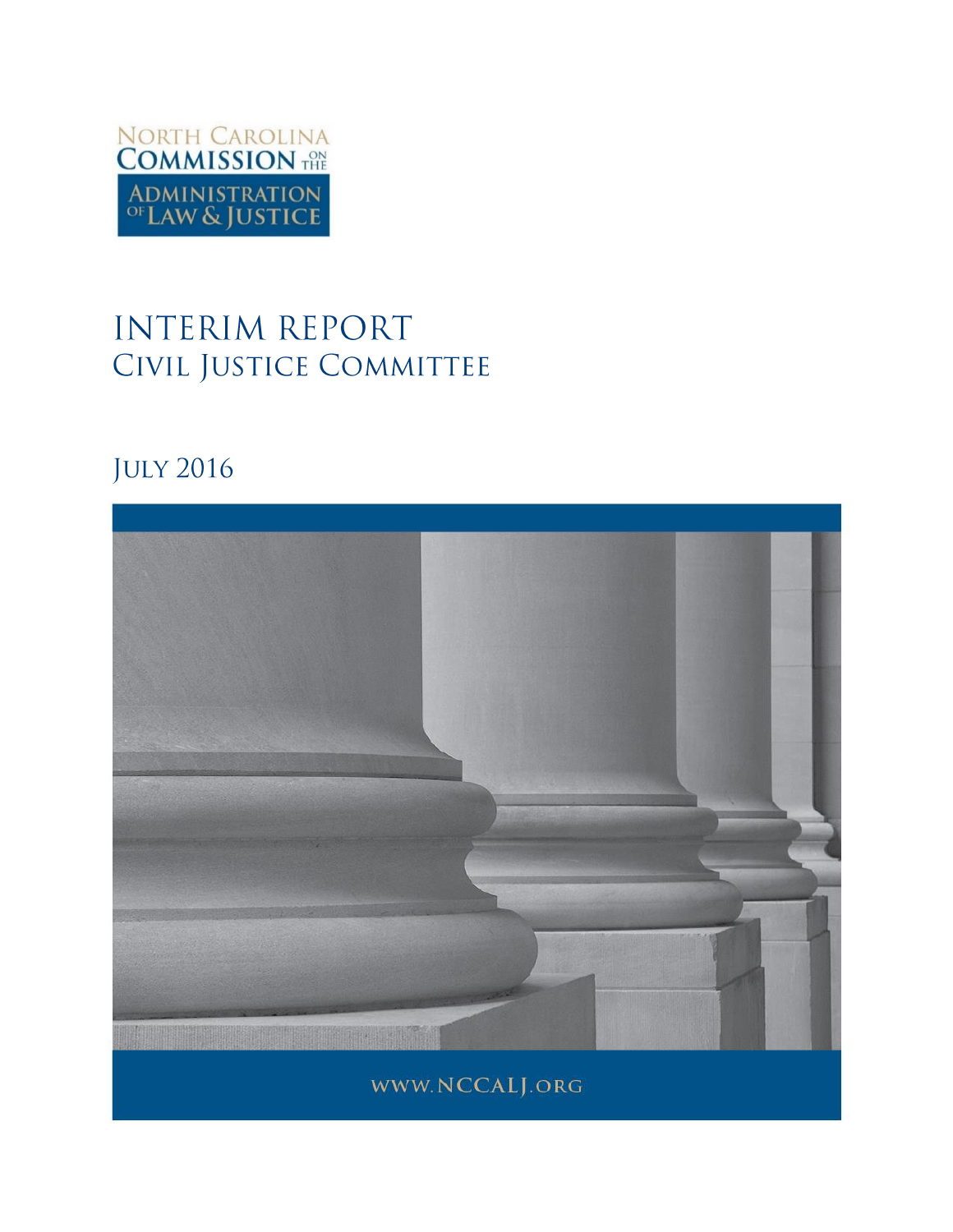### **PREFACE**

These interim reports outline the work-to-date of the North Carolina Commission on the Administration of Law and Justice (NCCALJ). Chief Justice Mark Martin convened the independent, multidisciplinary commission in September of 2015, and charged the members to evaluate the North Carolina judicial system and provide findings and recommendations for strengthening our courts within the existing administrative framework.

Sixty-five voting members and additional non-voting guests were asked to serve, drawn statewide from business, academia, the bar, the non-profit sector, the Legislature, and the Judicial Branch, to ensure a well-rounded evaluation of the judicial system. Each of the members serves on one of five NCCALJ committees studying the areas of civil justice, criminal investigation and adjudication, legal professionalism, public trust and confidence, and technology. Over the past 10 months, these committees have held forty meetings where members heard presentations from more than ninety different national and statewide experts, practitioners, and court officials, resulting in productive and focused dialogue.

### **The NCCALJ Wants to Hear From You**

The NCCALJ recognizes the vital importance of public participation in the process of court system improvement. The interim reports that follow are intended to inform the public of the relevant issues the committees are addressing and to invite input and feedback. Submit comments online at [www.nccalj.org/interim-reports](file://wfs01.aoc.nccourts.org/Network_Folders/UNIT_Communications/Courts/Session%20Comms/Commission%20on%20the%20Administration%20of%20Law%20and%20Justice/Reports/www.nccalj.org/interim-reports) or sign up to speak in person at one of the four public hearings scheduled for August 2016. The dates, locations, and sign-up forms for those meetings are also at the commission's website.

In the fall of 2016, the NCCALJ's five committees will incorporate the public feedback into final recommendations to be presented to the Chief Justice, the Legislature, and the public in early 2017.

The NCCALJ thanks you for your feedback on how North Carolina courts can best meet institutional needs and 21st century public expectations. We look forward to hearing from you.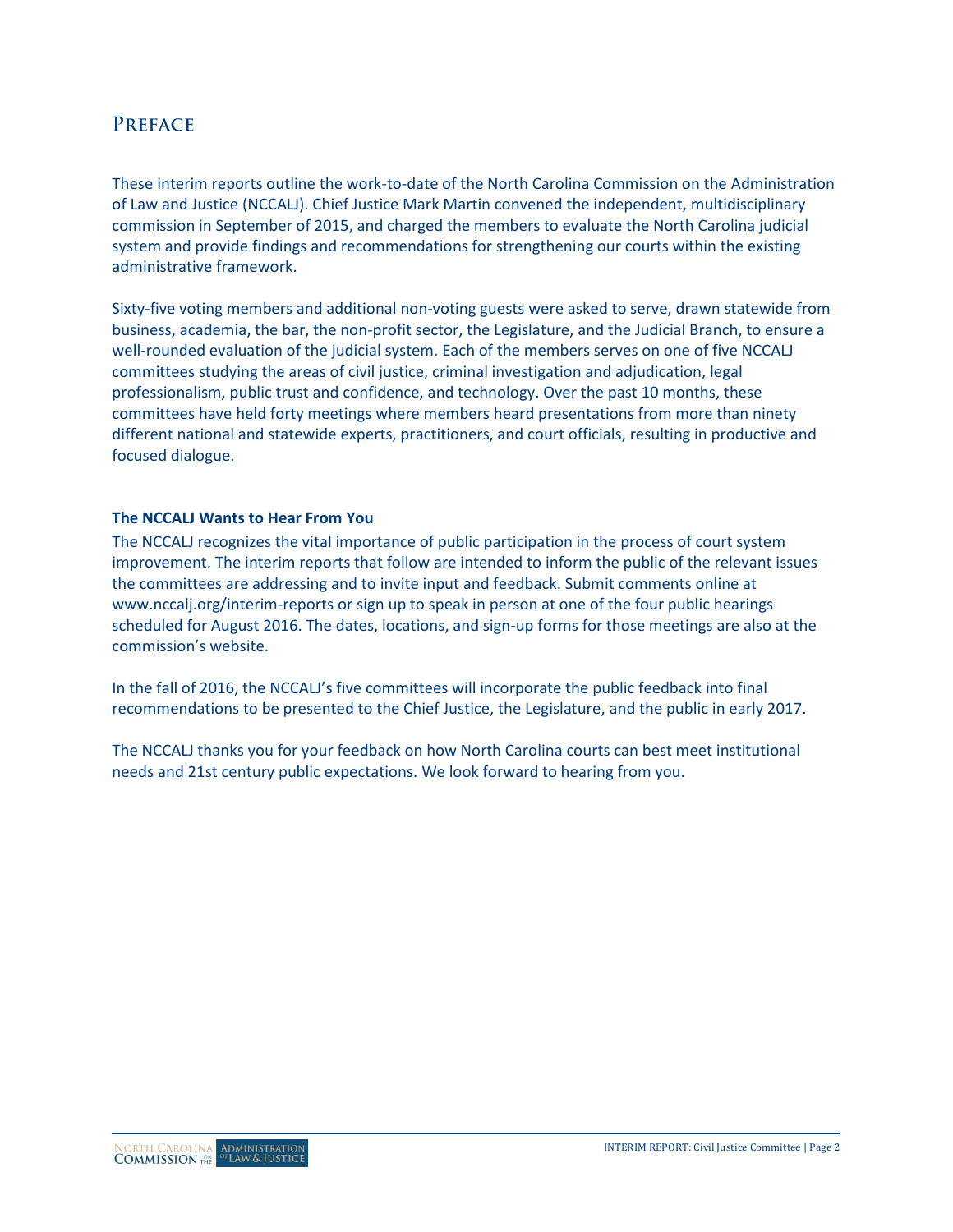#### $\mathbf{I}$ INTRODUCTION AND GUIDING PRINCIPLES

The North Carolina Commission on the Administration of Law and Justice is an independent, multidisciplinary advisory body convened by the Chief Justice of the Supreme Court of North Carolina to recommend improvements to the judicial system for the residents of North Carolina, which include individuals, organizations, businesses, and other entities. The judiciary is a co-equal and separate branch of state government, along with the executive and the legislature, and is responsible for exercising the judicial powers exclusively conferred upon it by the North Carolina Constitution. The Civil Justice Committee is a committee of this commission, charged with evaluating the civil justice system in North Carolina, identifying areas of concern, and making preliminary recommendations for reform. Civil justice is the process whereby North Carolina's courts resolve or assist in resolving disputes between individuals, private entities, and governmental bodies. The North Carolina civil justice system is comprised of residents, lawyers and officers of the court, magistrates, clerks of courts, District Courts, the Superior Courts, the North Carolina Court of Appeals, the Office of Administrative Hearings, the Industrial Commission, and the Supreme Court of North Carolina, as well as all the supporting staff, including the Administrative Office of the Courts. Although some courts also have jurisdiction over criminal matters, this committee's task is to examine only the civil justice system.

The committee has developed five guiding principles for our work. The committee believes that a modern civil justice system should be **fair**, **accessible**, **transparent**, **efficient**, and **effective**.

What do we mean by these principles?

- A system is **fair** when cases are decided based on the principles of law and justice and the facts and circumstances of the particular case, and are not biased by the wealth, political influence, or identity of the parties. Partisanship and prejudice have no place in a fair decision.
- A system is **accessible** when the courts and court-assisted processes are open and available to all persons who wish to participate, without barriers or costs, financial or otherwise, that are so high as to deter residents from using the courts.
- A system is **transparent** when participants understand how their case will be assigned, processed, and adjudicated, and when records of the proceedings are open and available to the public except when privacy or safety concerns require otherwise.
- A system is **efficient** when time and resources expended are proportionate to the needs of the case, and when litigation, lawyers, or courts do not generate unnecessary costs or delay.
- A system is **effective** when judicial officers have sufficient support, resources, and administrative structures to permit quality and timely decision-making and processing of cases, and when the system generates data to evaluate performance as measured by relevant benchmarks.

These are the guiding principles the committee believes are essential to a modern civil justice system able to meet the needs of and provide justice to the residents of North Carolina. The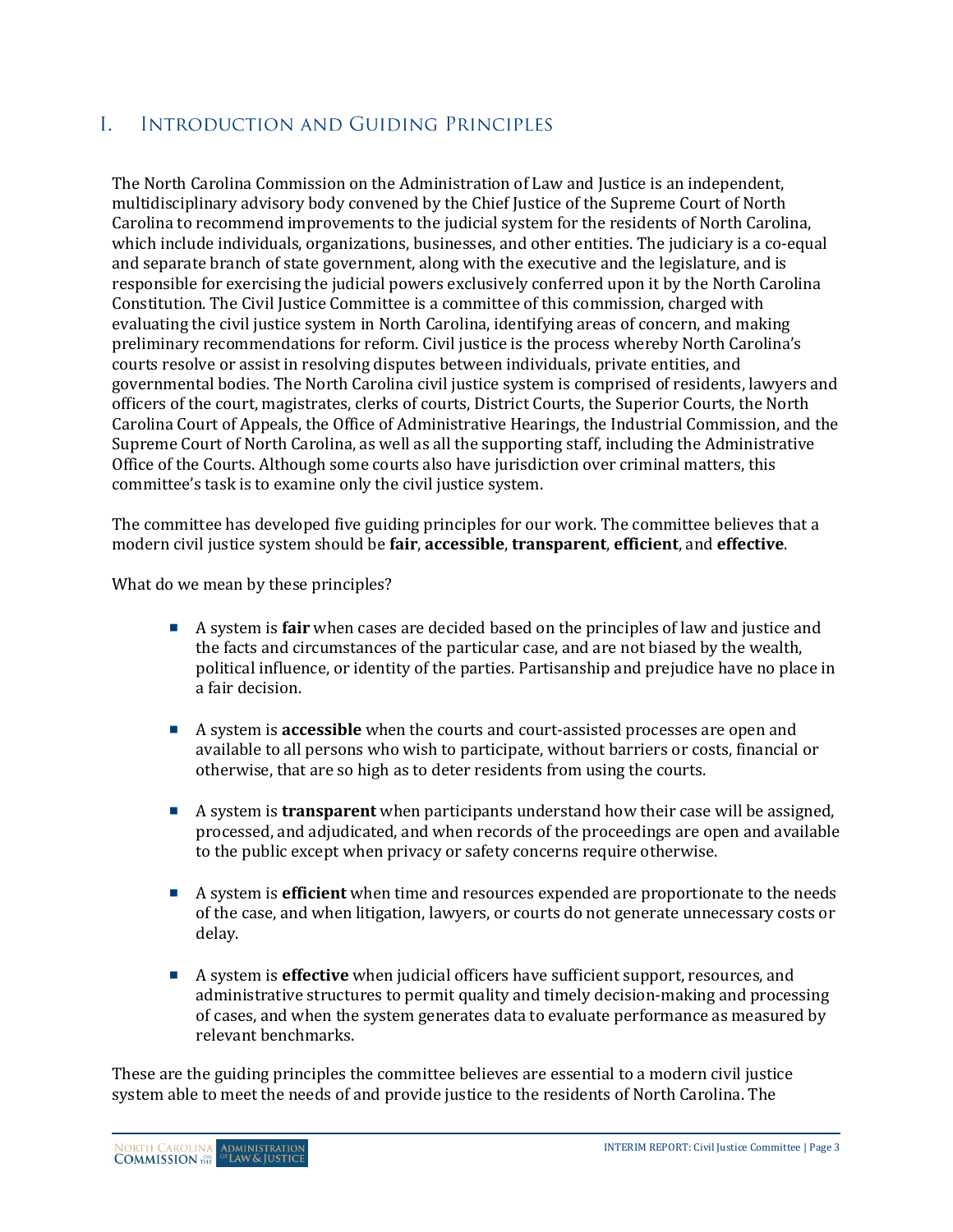committee has used these principles to determine the principal areas of focus for study and improvement, and to develop the recommendations outlined below. Going forward, these principles will inform the relevant benchmarks to assess progress toward ensuring all residents of North Carolina have confidence in the civil justice system.

#### $\prod$ **AREAS OF FOCUS**

The committee held six public meetings at which various individuals spoke. Among those attending, speaking, or presenting at the meetings were members of the business community, sitting judges on the Business Court, the Superior and District Courts, court administrators, members of the Administrative Office of the Courts, court executives and judges from other jurisdictions, legal aid professionals, representatives from the North Carolina Bar, the North Carolina Conference of Clerks of the Superior Court, law students, legislative liaisons, and other members of the public.

After consulting with these stakeholders, experts, and researchers, the committee decided to focus on the following areas, recognizing that there may be other areas of concern raised by stakeholders or the public not identified here.

- **Technology**
- Case management and tracking
- Judicial assignment system
- $\blacksquare$  Legal support staff
- Legal assistance and self-represented litigation
- Civil fines, fees, and penalties

### **Technology**

North Carolina was once a leader in using technology in its civil justice system, but today lags behind other jurisdictions. The federal government's court system and states like Utah have adopted a uniform and comprehensive electronic filing and document management system. In comparison, electronic filing is available for only a fraction of the cases in North Carolina, primarily in the Court of Appeals, the Supreme Court, the Business Court, and certain pilot programs in four of North Carolina's one hundred counties. Electronic management of cases, from filing to dismissal, is not uniform throughout North Carolina. Despite security risks and substantial taxpayer expense in terms of storage and administration, paper filing and documentation remain the norm in most North Carolina courts. This paper system is also prone to inefficiencies and transcription errors when files are processed or converted to other formats, such as for database entry. Members of the legal aid community observed that the lack of uniform technology-enhanced filing in North Carolina makes representation of indigent clients burdensome both for the lawyers and for the litigants themselves. The committee also heard speculation that some potential litigants may not file claims at all because of perceived barriers to access, such as the need to visit a courthouse, read, understand, and complete a legal form, or other costs that could be mitigated with technology.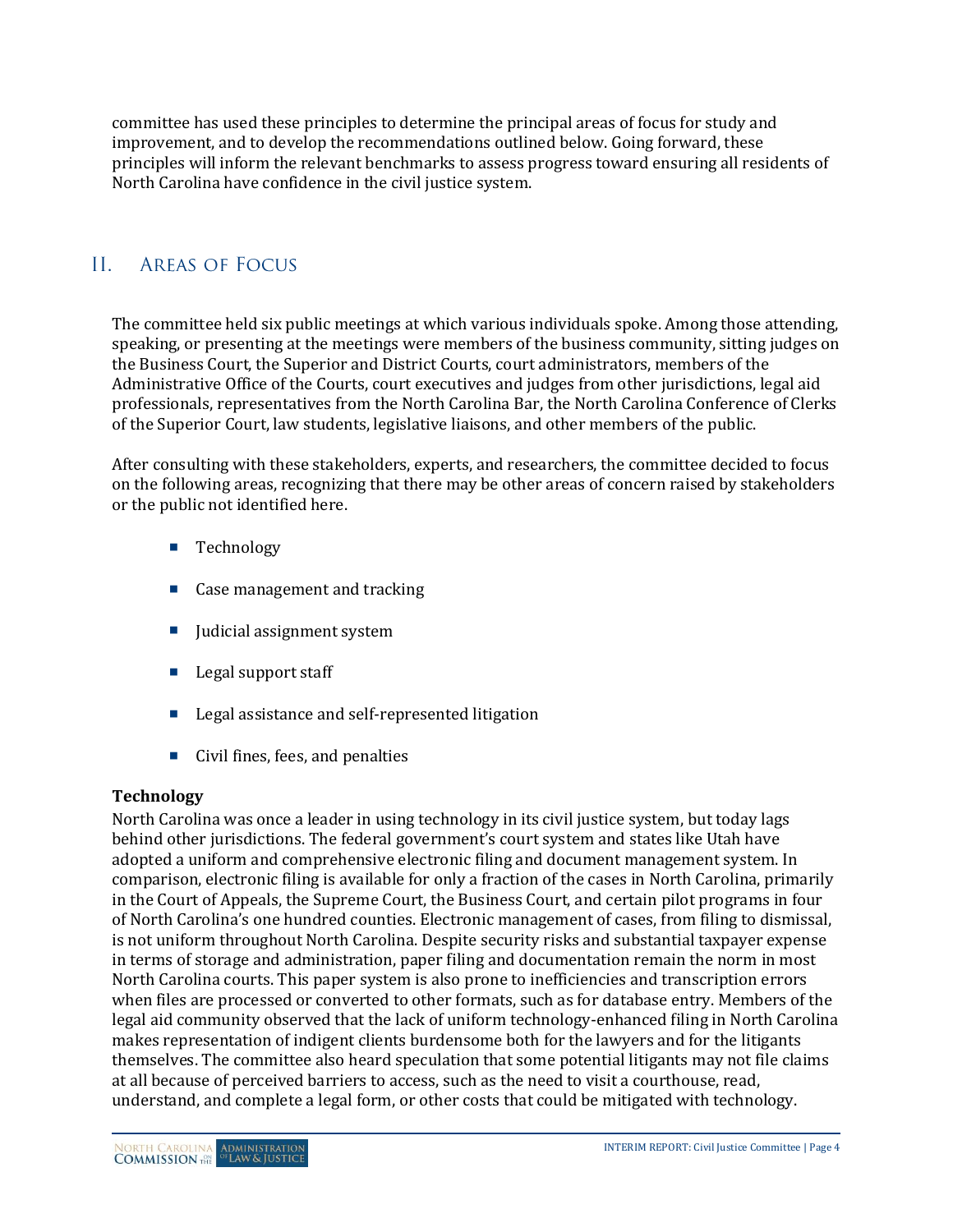There was substantial agreement across different stakeholder groups that increased use of technology has the potential to substantially improve the civil justice system as a whole and for all its participants: businesses, individuals, lawyers, judges, and court staff.

### **Case Management and Tracking**

The North Carolina civil justice system currently uses the dollar amount in dispute as a rough estimate for complexity. With some exceptions, whether a case ends up before a magistrate, a clerk, a District Court Judge or a Superior Court Judge (including the Business Court) depends largely on how much money is at issue. Once a case is before a certain judicial officer, the process of how the case is managed from filing to disposition depends on a patchwork of statewide rules, local rules, and specific practices of individual courts. Cases are managed by agreement of the parties, by court administrators, or by judicial assistants, rather than by a standard case management order. One court administrator referred to the case management system there as "management by event" or "management by the passage of time." The lack of uniformity also contributes to the difficulty of gathering reliable data about the performance of the civil justice system across the entire state, as comparisons are often inaccurate or misleading. Without standard measures of evaluation, the performance of the state's judicial system cannot be assessed.

Although some courts seem to process cases fairly efficiently, stakeholders generally expressed dissatisfaction with the lack of uniformity between judicial districts, and the resulting delays that enter into the system, especially at the Superior Court level. A recent High Point University Survey showed that a majority of North Carolina residents believe that the court system does not resolve cases in a timely manner. Best practices suggested by the National Center for State Courts, such as "right-sizing" court resources to the complexity of the case, may help resolve some of these issues.

### **Judicial Assignment System**

North Carolina's judicial assignment process is difficult to navigate, particularly for self-represented litigants and others who do not interact regularly with the court system. District Court Judges are assigned to dockets, on a certain date, typically by the Chief District Court Judge. Therefore, a person may not have the same judge from the beginning to the end of her case. Superior Court Judges rotate according to the North Carolina Constitution, which provides that "[t]he principle of rotating Superior Court Judges among the various districts of a division is a salutary one and shall be observed." Currently, there are eight divisions and 50 districts across the state. Superior Court judges rotate through the districts in their respective divisions on a six-month cycle. As a result, in Superior Court, like in District Court, a single case can be heard by more than one judge. Though the rotation system is intended to help avoid favoritism that could result from having a permanent judge in one district, the system can also lead to inefficiency and judge-shopping. The exceptions to the rotation system are the special superior court judges, including those who make up the Business Court. Under Rule 2.1 of the North Carolina General Rules of Practice, some cases that are not in the Business Court can be specially designated as "exceptional" by the Chief Justice, and receive a single judge for the duration of the litigation.

The Superior Court assignment system is implemented primarily through the North Carolina Administrative Office of Courts, working with the office of the Chief Justice. The District Court assignment system is typically administered by the Chief District Court Judge. The personnel in these courts work very hard to ensure that cases do not linger, that judicial personnel are staffed to cases as necessary, and that all participants adhere to the six-month rotation system when required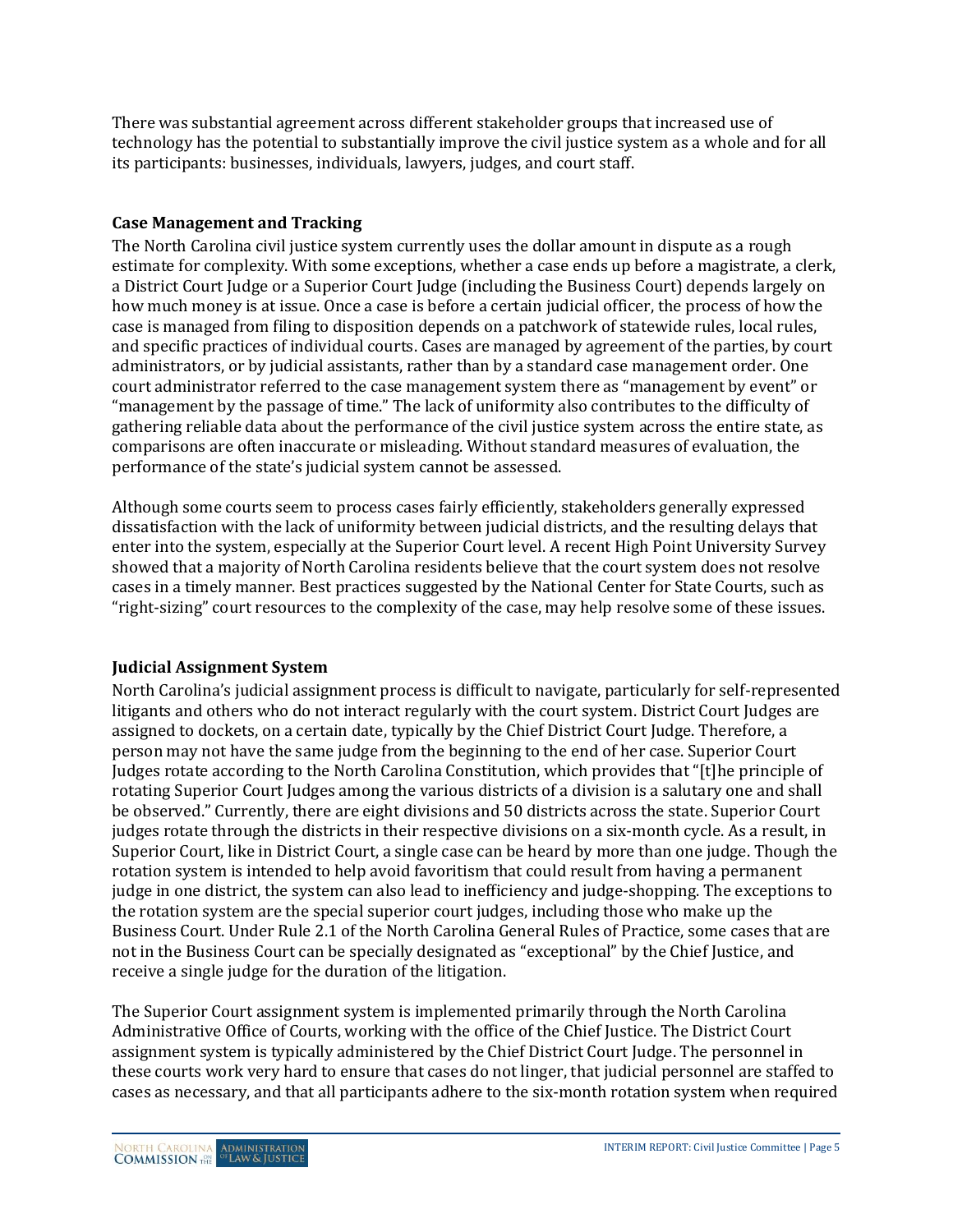and to the extent possible, while also emphasizing access and fairness. The assignment system is critically dependent upon the competence and integrity of just a few individuals and therefore is sensitive to any change in personnel. The committee heard mixed reviews from many stakeholders about the rotation system, with no clear consensus across different perspectives.

### **Legal Support Staff**

Legal support staff includes legal assistants, clerks, and court administrators. These staff are responsible for processing cases, and, in the case of Clerks of Court, for adjudicating certain kinds of claims. At the trial level, only the North Carolina Business Court uses staff trained to assist the judges in investigating the law and helping the judge make legal rulings. Although they may confront complex evidentiary or constitutional issues, Superior Court judges and District Court judges have little to no such research support. This lack of legally trained support staff takes place in an environment where there are significant numbers of law graduates looking for full-time employment, suggesting a potential opportunity for matching supply with demand.

### **Legal Assistance and Self-Represented Litigation**

For those who cannot afford representation, a number of legal aid organizations, as well as private lawyers, offer free legal counsel in North Carolina. In 2014, the North Carolina Equal Access to Justice Commission estimated that private attorneys supplied approximately 18,000 hours of legal services worth more than an estimated \$3.6 million on a pro-bono basis, that is, for little or no pay for their time and expertise. Notwithstanding their efforts, one-half of the approximately 70,000 individuals who seek a lawyer are turned away without one, with eighty percent of the civil legal needs of poor people in North Carolina unmet. Legal aid is supported by private donations, members of the legal profession, and by federal, state, and local funding. All these funding levels have dropped by one-third to one-half since 2008. Over the same time period, the need for legal aid has increased by 30 percent, with many clients who present significant literacy and language challenges to representation. Attorneys working in legal aid face challenges including low wages, high debt burdens from law school, and heavy caseloads.

Where litigants do not want, cannot afford, or cannot find a lawyer, they sometimes represent themselves. The number of self-represented litigants is a significant issue in North Carolina as they are in most major states. The number of self-represented litigants has been increasing. Because self-represented litigants must navigate complex procedures, they challenge the resources of the court system and can lead to delays, further exacerbated by the same types of literacy and language barriers faced by many legal aid clients. System-wide data on the number of self-represented litigants, the types of claims most likely to involve self-represented litigants, and how their cases compare to the others in the system are scarce, partly because of the technology and case management process outlined above. County-level analyses in the early 2000s and self-reporting by judges suggest that self-represented litigation is concentrated in areas like domestic relations, housing, and debt collection, and self-represented litigants can account for up to half of the docket in those matters.

### **Civil Fines, Fees, and Penalties**

The use of civil fines, fees, and penalties is an area of concern in North Carolina and nationwide, as reflected in recent reports by government agencies and private organizations. Courts that use fines, fees, and penalties to finance their operations, as well as the potential domino effect of unpaid fines,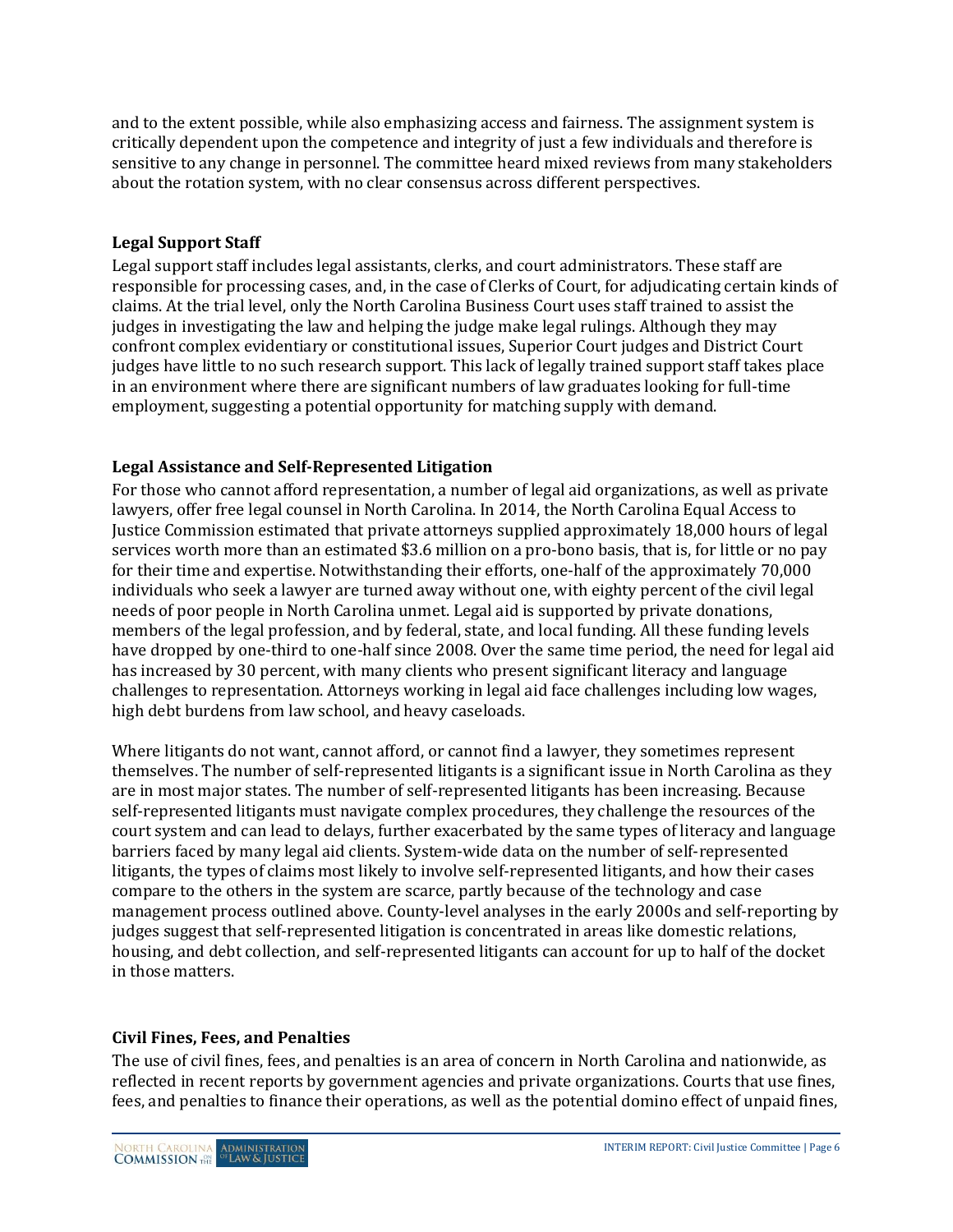fees, and penalties on residents, can undermine confidence in the judicial system as a whole and potentially create a "destitution pipeline" and debtors' prison. In North Carolina, fees generated during a criminal proceeding are turned into civil judgments for which the individual is responsible. Furthermore, court costs and fees currently go into general state revenues. While there are constitutional due process prohibitions on jailing persons for failure to pay debts who are unable to pay, and state constitutional checks on using fees to support local or court budgets, these legal mechanisms are imperfect and not self-executing.

#### $III.$ PRELIMINARY RECOMMENDATIONS

Consistent with the guiding principles and findings outlined above, the Civil Justice Committee offers the following preliminary recommendations. It offers these recommendations as an invitation for comment and discussion, rather than as firm commitments. Further, these recommendations are not meant to be exclusive. They may be modified, supplemented, or discarded as the public comment and discussion period progresses.

The committee also observes that, while these recommendations can be debated or adopted separately, some of them may be interlinked with recommendations from this committee, or from other committees on the commission.

### **Electronic Filing and Management of Cases**

Electronic filing and case management holds the potential to make the civil justice system more equitable, accessible, and efficient. In addition, it can generate data that will better enable evaluation of the performance of the entire system according to benchmarks designed to measure progress toward each of the guiding principles outlined above. Adoption of comprehensive electronic filing and case management in Utah and in the federal system can serve as a model for North Carolina. Personnel currently managing a paper system in the judicial system may then be reassigned and retrained, where appropriate, to spend time and resources on other important case management tasks not well suited for automation.

### **Create an Efficient Rule-Making Process for Implementation of Electronic Filing and Management**

Without a rule-making process that is suitably flexible, the substantial cost savings over time of electronic filing and management may not be fully captured. As the experience of other jurisdictions has shown, adopting an electronic filing system without rules that offer certainty about the legal significance of the electronic filing can generate expense without a corresponding benefit to the civil justice system. The legislature already has provided the courts with rule-making authority in this area. The Chief Justice should appoint a rules committee that represents the bench, bar, and staff of the courts. An academic expert in procedure may be appointed as a reporter for the committee. Proposed rules should go through a public comment process and become final upon approval of the Supreme Court, unless the General Assembly votes to defer, alter, or reject those rules.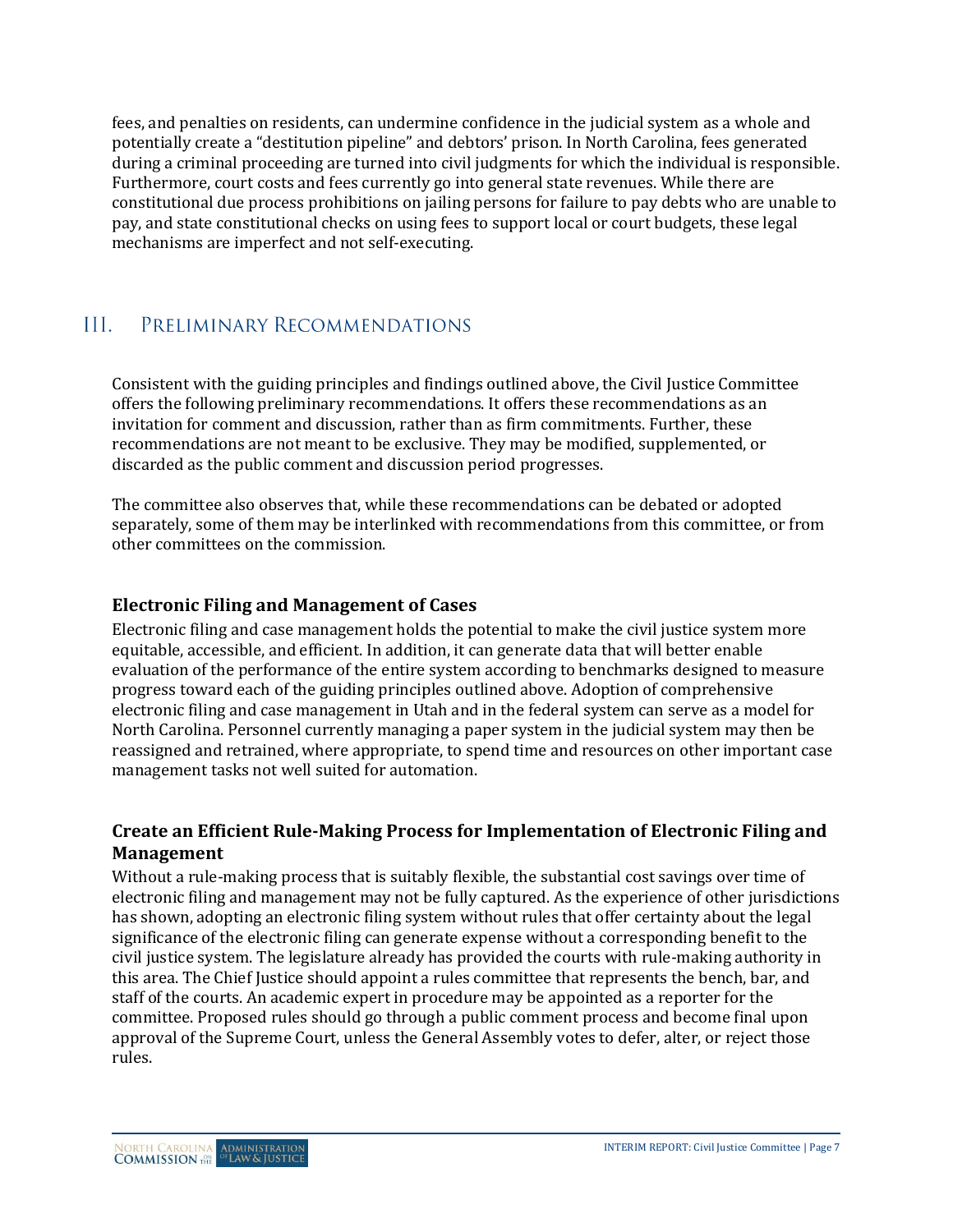### **Identify and Track Cases According to Three Categories: Simple, General, Complex**

Cases at every level of the civil justice system should be identified early and designated as simple, general, or complex. Resources should be matched with the complexity of the case, and metrics in addition to the amount in dispute should be used to determine where a case should be tracked. This "right-sizing" in case management will increase efficiencies throughout the system and ultimately should contribute to greater access as cases and claims are disposed of without expending unnecessary time or resources. "Right sizing" cases acknowledges the unique nature, complexity, and sensitivity of some types of cases and recognizes that not all cases require the same kind of system resources. For example, domestic relations cases may require different forms of processing and management than other types of cases, particularly since mandatory mediation is often a part of such cases. Cases with particular features could be referred for alternative dispute resolution processes such as mediation, arbitration, and collaborative law. Data gathered from such a tracking system can also be used for future evaluation of performance of specific tracks and other measures.

### **Require Use of Uniform Case Management Orders in All Courts**

One of the principles and achievements of the Bell Commission was the establishment of a unified court system throughout the State of North Carolina. However, local rules and practice still vary considerably across the different judicial districts. The committee believes that efficiency, fairness, and transparency may be furthered by the use of uniform case management procedures and civil rules that are based on best practices. A case assignment system that matches the conduct of the case to the needs of the case will require new rules and case management orders, depending on whether the case is simple, general, or complex. The rules and orders will require modification over time as cases and best practices change. The Chief Justice should appoint a civil rules committee modeled on civil rules committees that exist in the federal judiciary and in other states. This committee shall propose rules of procedure for adoption by the Supreme Court and made binding on all lower courts, unless the General Assembly votes to defer, alter, or reject those rules.

### **Reassign and Retrain as Necessary Court Support Staff and Supply Judges with Research Staff**

Some of the anticipated savings the system generates through improved technology and streamlined procedures can be directed to improving the quality of justice delivered in the system as a whole. The committee suggests that some portion of expected savings from the transition to technology be used to reassign, retrain, or reinvest in judicial system support staff, including trial court administrators, clerks of court, and pools of research support personnel, so that a more precise, accurate, and efficient disposition of cases can occur early in any case.

### **Increase Use of Technology for Remote Communications**

Use of technology for remote communication (including teleconferencing and videoconferencing) in certain cases, such as for arbitration, mediation, custody, and domestic relations matters, can be used to reduce travel and expense and make the proceedings more accessible for those with limited resources or mobility.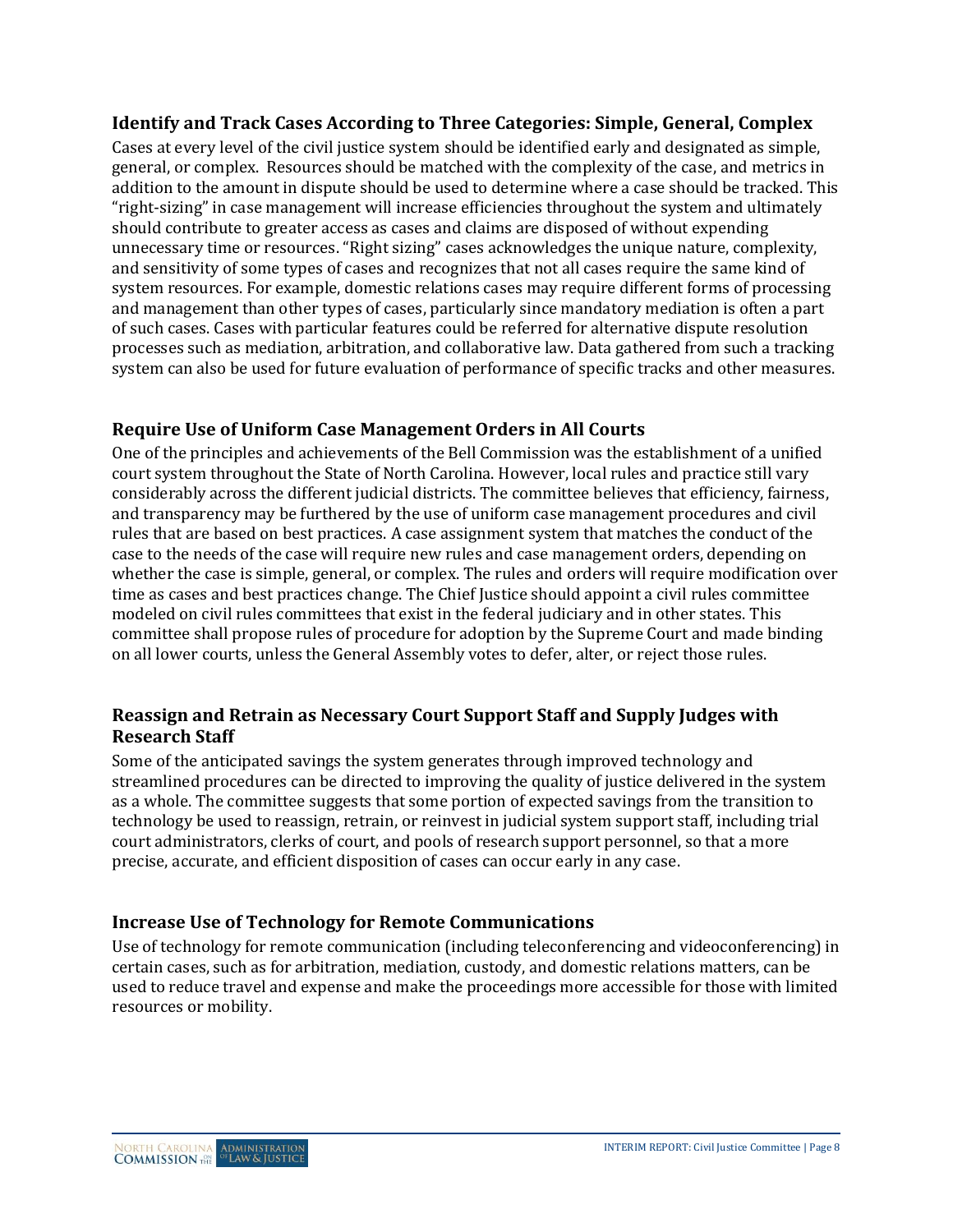### **Restore Funding for Legal Assistance Programs Including Loan Repayment Relief**

Resources are at the heart of access to justice. Since the 2008 economic downturn, civil legal aid funding has decreased from virtually every source while the number of North Carolinians living in poverty has increased. When individuals are represented by legal aid, they are able to meaningfully access the court system and their interests are protected regardless of how much money they have. With skilled advocates that pursue only meritorious cases and settle many matters outside of court, legal aid conserves judicial resources.

Civil legal aid is an excellent investment of state resources that generates over \$2 in economic benefits for every \$1 in funding. The value of stopping domestic abuse, preventing unnecessary homelessness, and blocking illegal and predatory consumer practices is incalculable. The committee recommends restoring state legal aid funding, including loan repayment assistance for lawyers who serve North Carolinians in need.

### **Enhanced Use of Online Forms, Explore Use of Self-Help Kiosks and Centers**

To assist self-represented litigants, forms and instructions should be improved and made available online. These online resources would help streamline common and non-technical matters such as small claims, simple divorces, or simple landlord-tenant cases. Self-help kiosks or centers, online court assistance, and online dispute resolution mechanisms should be explored as a way to match appropriate judicial resources with self-represented litigants. However, the committee agrees that none of these resources should be viewed as a substitute for trained competent counsel in appropriate cases. Through technology-enhanced tools as well as case management orders, selfrepresented litigants should be notified as early as practicable of the availability of legal services and how to obtain those services. Such a system should be designed to better distribute and designate the limited legal aid and pro bono attorney resources to litigants who are most in need of, and would most benefit from, their services.

### **Study Single Judge Assignment in District Court, and in Superior Court within Spirit of Rotation Required by the North Carolina Constitution**

The committee agrees that there are cases beyond those handled in the Business Court or under Rule 2.1 that should be heard by a single judge. These cases typically involve multiple hearings, discovery and discovery motions, motions to dismiss and for summary judgment, and numerous court dates. The committee believes that the judiciary should further study a method that would identify those disputes for which single judge assignment is most efficient and create a transparent, neutral, and reliable method of making single judge case assignment. Such a method could comply with the spirit of the state constitutional requirement that Superior Court judges rotate through districts by assigning such cases on a rotating basis so that the assigned superior court judge has cases from different districts. The Chief Justice may encourage experimentation and pilot projects in the different districts and divisions to determine what method of assignment is most appropriate to satisfy the guiding principles of fairness, accessibility, transparency, efficiency, and effectiveness.

### **Ensure That Laws and Procedures Respecting Civil Fines, Fees, and Penalties Do Not Cause or Aggravate Poverty and Inequality Issues**

The committee believes that further study of the effects of civil fines, fees, and penalties and their collateral consequences is warranted to ensure that an inequitable system is not taking root in North Carolina. Such study may include a cost-benefit analysis of the practice of converting criminal